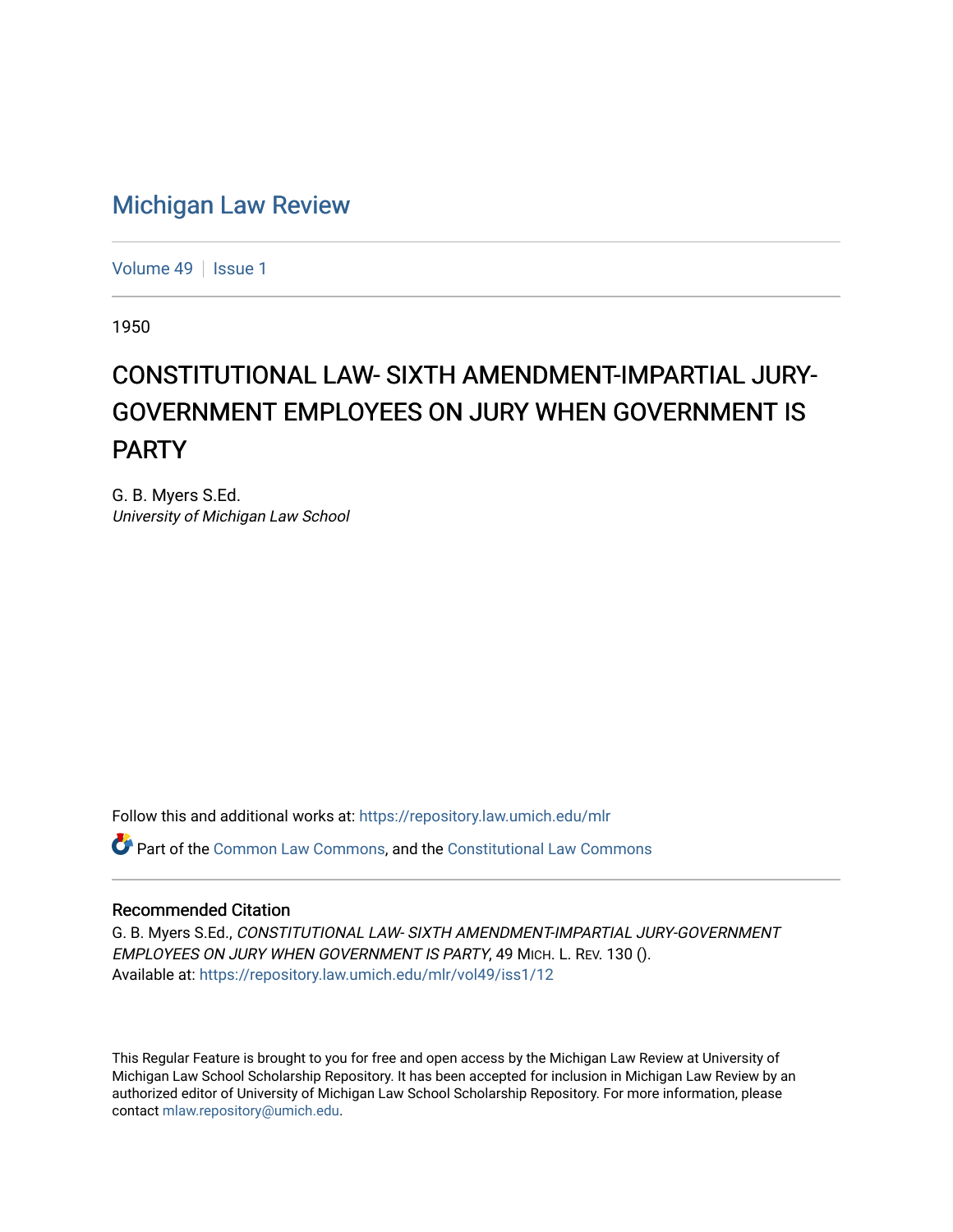CONSTITUTIONAL LAW-SIXTH AMENDMENT-IMPARTIAL JURY-GOVERN-MENT EMPLOYEES ON JURY WHEN GOVERNMENT IS PARTY-Petitioner, General • Secretary of the Communist Party in the United States, was convicted of contempt of Congress after he failed to obey a subpoena of the Committee on Un-American Activities of the House of Representatives.<sup>1</sup> At the trial counsel for the petitioner during voir dire examination inquired as to the employment of each prospective juror, and challenged all Government employees for cause.<sup>2</sup> Counsel argued that because of the "Loyalty Order"3 and other security investi- \_gations taking place in Washington, Government employees would be afraid to ' risk the possible consequences of an acquittal and were therefore subject to implied bias. The challenge was denied, the trial judge relying on a statute ex-

111 Stat. L. 155 (1857), 2 U.S.C. §192.

<sup>2</sup>Counsel had previously moved for a change of venue alleging that an impartial trial could not be obtained within the District for the same reasons as were given in support of the challenge. Principal case at 164-5.

3 Executive. Order 9835, 12 FED. REG, 1935 (1947).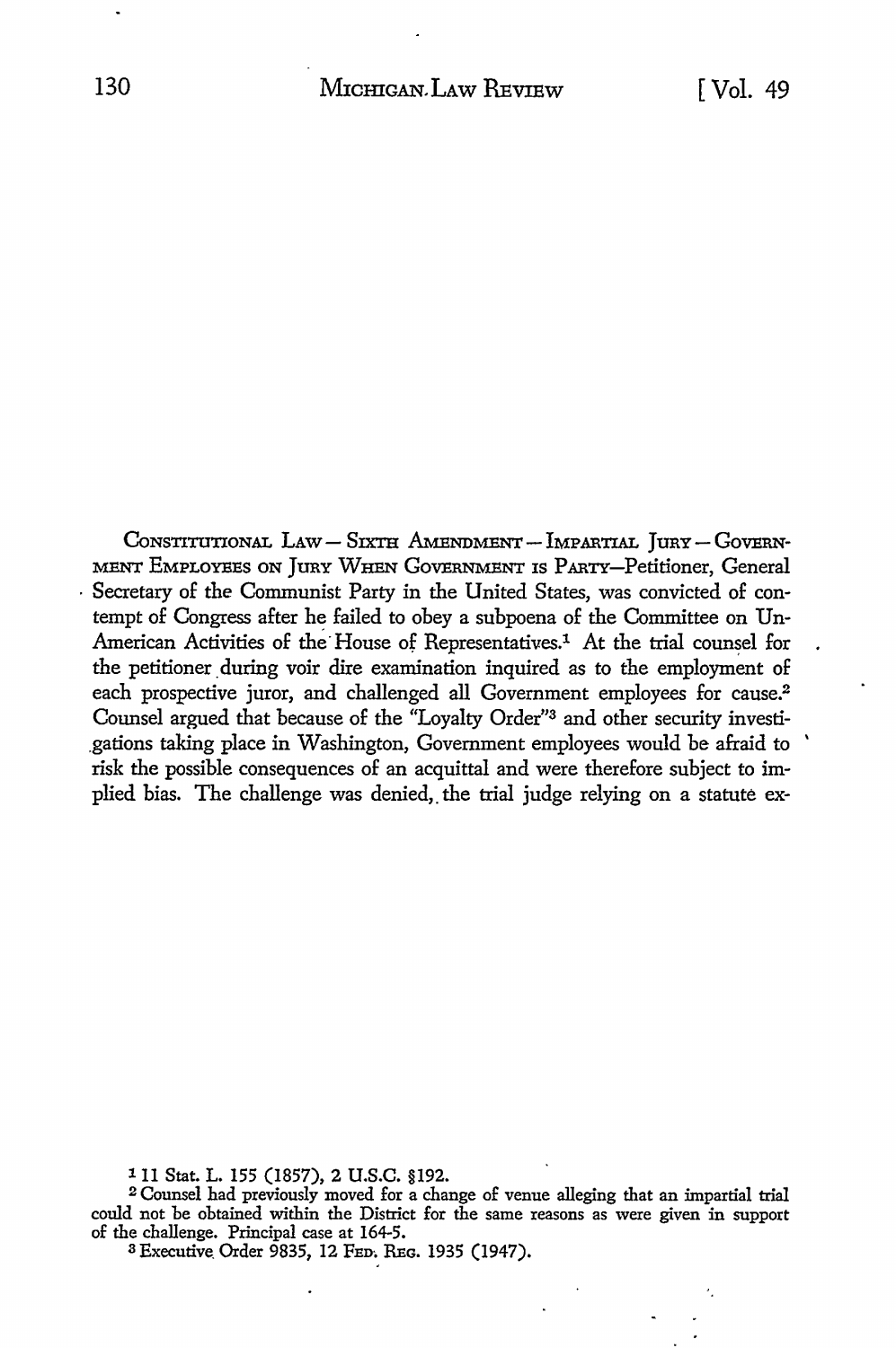pressly qualifying Government employees for jury service.4 Petitioner then proceeded to exercise two of his three peremptory challenges against such employees. The remaining peremptory challenge was also exercised, on other grounds. Seven Government employees remained on the jury, and each expressed the belief that he could render a fair and impartial verdict. The court of appeals affirmed the verdict.<sup>5</sup> On certiorari to the United States Supreme Court, *held,* affirmed. Congress has a wide discretion in defining the impartial jury required by the Sixth Amendment.<sup>6</sup> Congress has provided that Government employment of a juror does not constitute implied bias when the Government is a party to the action, and inasmuch as actual bias is still cause for challenge, the impartial jury is preserved. *Dennis v. United States,* 339 U.S. 162, 70 S.Ct. 519 (1950);7 rehearing denied 339 U.S. 950, 70 S.Ct. 799 (1950).

Bias with respect to a case disqualifies one as a juror in such case if challenge is made.<sup>8</sup> At common law challenges for bias were divided into challenges for principal cause and challenges for favor. The former, often referred . to as challenges for implied bias, allowed a juror to be disqualified, irrespective of his personal attitude, if his relation to a party in the case was of a particular nature.9 In *Crawford v. United States10* the Supreme Court held that Government employment constituted one of these particular relations when the Government was a party to the action. That decision applied a common law rule to the District of Columbia, but in so doing did not define the impartial jury of the Sixth Amendment.11 Congress, faced with a shortage of jurors in the District, attempted to change the *Crawford* rule in 1935 by expressly qualifying

4 49 Stat. L. 682 (1935), D.C. Code (1940) §11-1420: "All other persons, otherwise qualified according to law whether employed in the service of the Government of the United States or of the District of Columbia  $\ldots$  shall be qualified to serve as jurors.  $\ldots$ ."

IS Dennis v. United States, 84 App. D.C. 31, 171 F. (2d) 986 (1948).

<sup>6</sup>U.S. CoNsT., Sixth Amendment.

7 Justices Reed and Jackson concurred, each with a separate opinion. Justices Frankfurter and Black dissented, each with a separate opinion. Justices Clark and Douglas did not participate.

8 Logan v. United States, 144 U.S. 263, 12 S.Ct. 617 (1892); 3 WHARTON, CRIMINAL PROCEDURE, 10th ed., §§1557 and 1560 et seq. (1918).

<sup>9</sup>Such as (I) consanguinity and affinity, (2) master and servant, (3) landlord and tenant, among others. See Busch, LAW AND TACTICS IN JURY TRIAL §91 et. seq. (1949) and cases cited therein for a complete enumeration. See also 158 A.L.R. 1361 (1945) (implies bias by membership in certain organizations); 140 A.L.R. 1183 (1942) (power of court to exclude jurors for implied bias). For examples of actual bias see BuscH, §§117-130.

10 212 U.S. 183, 29 S.Ct. 260 (1909). The rule of this case was extended in United States v. Griffith, 55 App. D.C. 123, 2 F. (2d) 925 (1924) to bar Government employees from grand jury service.

11 Crawford v. United States, 212 U.S. 183 at 195-6, 29 S.Ct. 260 (1909). The decision was in accord with the view adopted in many states that taxpayers of a municipality could be challenged for implied bias when the municipality was a party. Hearn v. City of Greensburgh, 51 Ind. 119 (1875); Bailey v. Town of Trumbull, 31 Conn. 581 (1863). See also State v. Lewis, 50 Nev. 212, 255 P. 1002 (1927); Evans v. State, 13 Ga. App. 700, 79 S.E. 916 (1913); 140 A.L.R. 1183 (1942). The modem trend is in the other direction. Ward v. City of Florence, 144 S.C. 76, 142 S.E. 48 (1928).